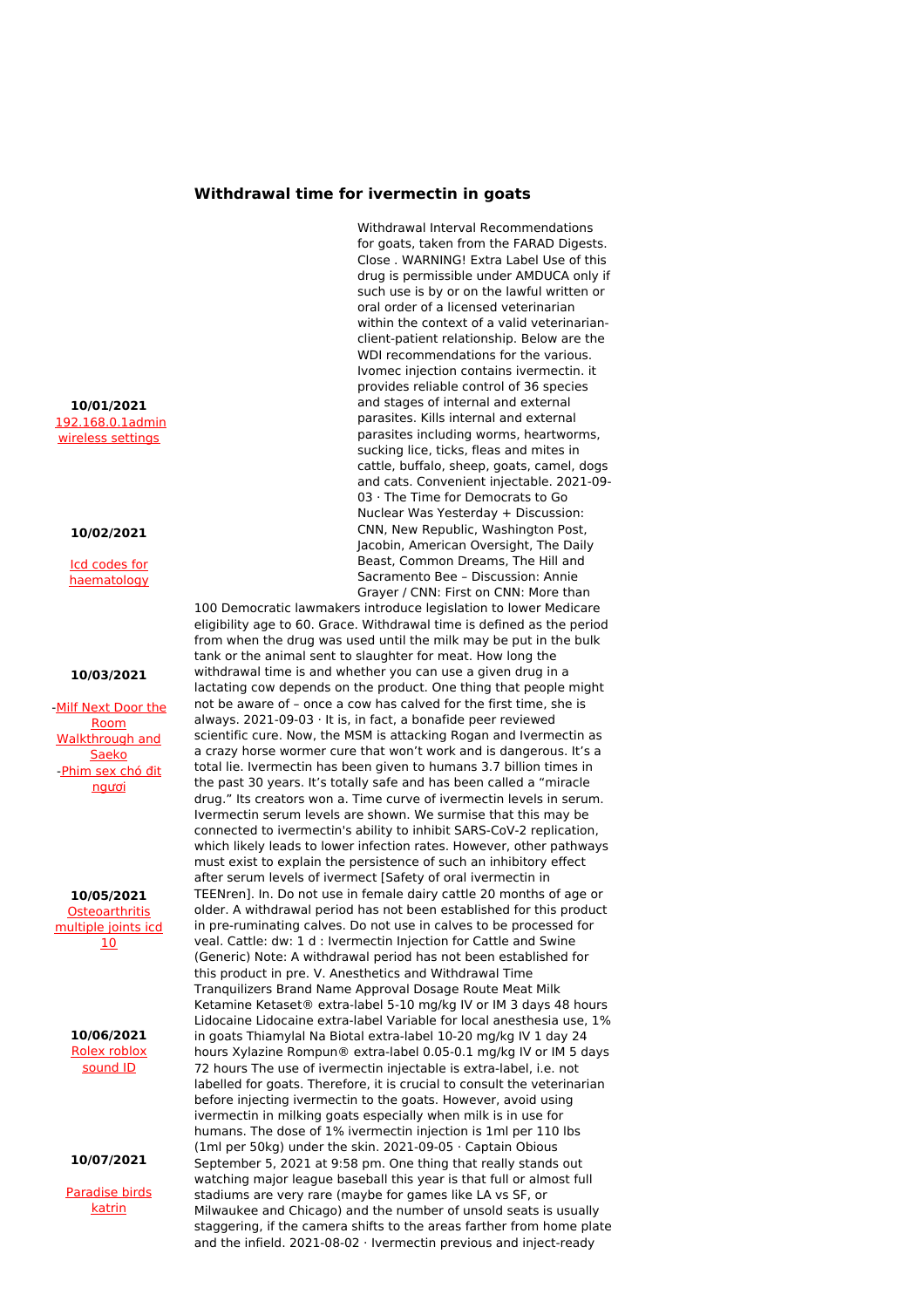## **10/08/2021**

**[Dehydration](http://bajbe.pl/14)** nanda nursing care plan

should have the identical slaughter withdrawal time of 32 days for cattle and 56 days for goats which should offer you some indication of how long the milk withdrawal time should be. 2021-10-12 · Durvet Ivermectin Pour On De-wormer. Simple, easy to use, pour on chicken wormer. Just pour the solution on your chicken's neck to eliminate worms. You can use this product on individual hens or on your entire flock. Check Latest Price. WAZINE CHICKEN WORMER. Fleming Wazine Chicken De-wormer. Simple and easy to use for flock-wide. 2021-09-27 · september 27/gold price rises \$1.15 to \$1752.05//silver advances 27 cents to \$22.68//covid 19 commentaries//vaccine updates/ivermectin updates: two important pieces to see on this: 1) spartacus and no 2 dr robert malone discussion with geert vanden bossche//israeli protest last night and today with news of a 4th vaccination..they have now had enough!!//china. 2021-09-30 · In a remote corner of eastern Africa, behind tiers of razor wire and concrete blast walls, it's possible to get a glimpse of America's unending. 2018-04-05 · Current research has shown that goats need 2x the cattle dosage of the 1% ivermectin, which is sold as an injectable, but you should give it to the goats orally. If you under-dosed him, and you have more of it, you might try it again at the correct goat dosage. If you used 2x the cattle dosage or you have no more, you might buy a tube of Quest for horses, which is. Since ivermectin usage in goats is extra-label use there is no official milk withdrawal time. I personally use a withdrawal time of 7 days with my milking goats, but I try my hardest to not have to use a chemical product at all with my milking does and only use Ivomec as a final resort. Using Ivermectin in Meat Goats. Again, since it is an. Meat withdrawal time for goats is 30 days. Because of the large differences in morantel concentration among the various products, it is important to carefully read the label and make sure you are dosing correctly. The dosage on the chart above is for Durvet Rumatel. {With Durvet Rumatel, feed 0.1 lb (45 grams) per 100 lbs. BW; and with Manna Pro feed 1.0 lb per 100 lb.. 2020-09-12 · 54 Likes, 13 Comments - Physiatry Residents (@lapmrresidency) on Instagram: "Resident's Corner: Name: David Huy Blumeyer, MD Year in. 2019-06-23 · IVOMEC Injection (1% Ivermectin) for Cattle & Swine. IVOMEC Injection (1% Ivermectin Sterile Solution) is an injectable dewormer for the control of mature and immature stages of internal and external parasites in cattle and swine, including many species of gastrointestinal roundworms, lungworms, grubs, sucking lice and mange mites in cattle. 2016-08- 30 · A chemical dewormer often has a withdrawal time. Thank you - Bobbi (DaNelle's Assistant) Reply. fghjkjhghj fghbjnkmjhvghbjn says. August 4, 2021 at 3:30 pm. Thanks for your reply! I was wondering about the doses. So it says on the package 1/2 a teaspoon for my goat X2 a day for 3-6 days then 1-2 times a week. Danelle said that she gives it 1 time a month when. 2021-08-16 Benjamin Fulford — August 23rd 2021: Afghan Withdrawal Signals Start of New Anti-Cabal Offensive Monday, August 23, 2021 By Stillness in the Storm 1 Comment (Benjamin Fulford) The collapse of U.S. rule in Afghanistan is the start of a major new offensive against the Khazarian Mafia, Pentagon sources say. To be an effective wormer it must be dosed at 1cc per 10lbs, for goats. It can be used in dogs as well with the same dose. For dogs it is recommened that a 500mL bottle of Valbazen be mixed with 12-14cc of ivermectin injectable for heartworm protection as well. To treat tapeworms it must be used 3 days in a row. For adult dogs they get 1cc per. Having every [American's] data sent to the IRS for every \$600 withdrawal, deposit, moving in accounts — it's unbelievably ridiculous. There are more efficient ways to do this by the IRS. Sen. Warren herself to the commissioner said we need to get highincome tax evaders. Well, hire more auditors. There's many more efficient ways to do this than to have every American's data sent. Albendazole has a similar effectiveness to ivermectin in these cases, though it needs to be given for 21 days rather than the 2 days needed for ivermectin. Gongylonemiasis; Hookworm infections, including cutaneous larva migrans caused by hookworms in the genus Ancylostoma. A single dose of albendazole is sufficient to treat intestinal infestations by A. duodenale or. The withdrawal time for cydectin pour on containing moxidectin (5mg/ml or 0.5%) will be 23 days from them eat. However, should be used in lactating goats. The cydectin drench containing moxidectin (1mg/ml) withdrawal is 14 days from meat. The removal of injectable cydectin (10mg/ml of moxidectin) is thirty days. However, avoid using cydectin in lactating goats. I use Presponse HM and the dosage is 1 cc for goats under 60 lbs and 2 cc for goats over 60 lbs,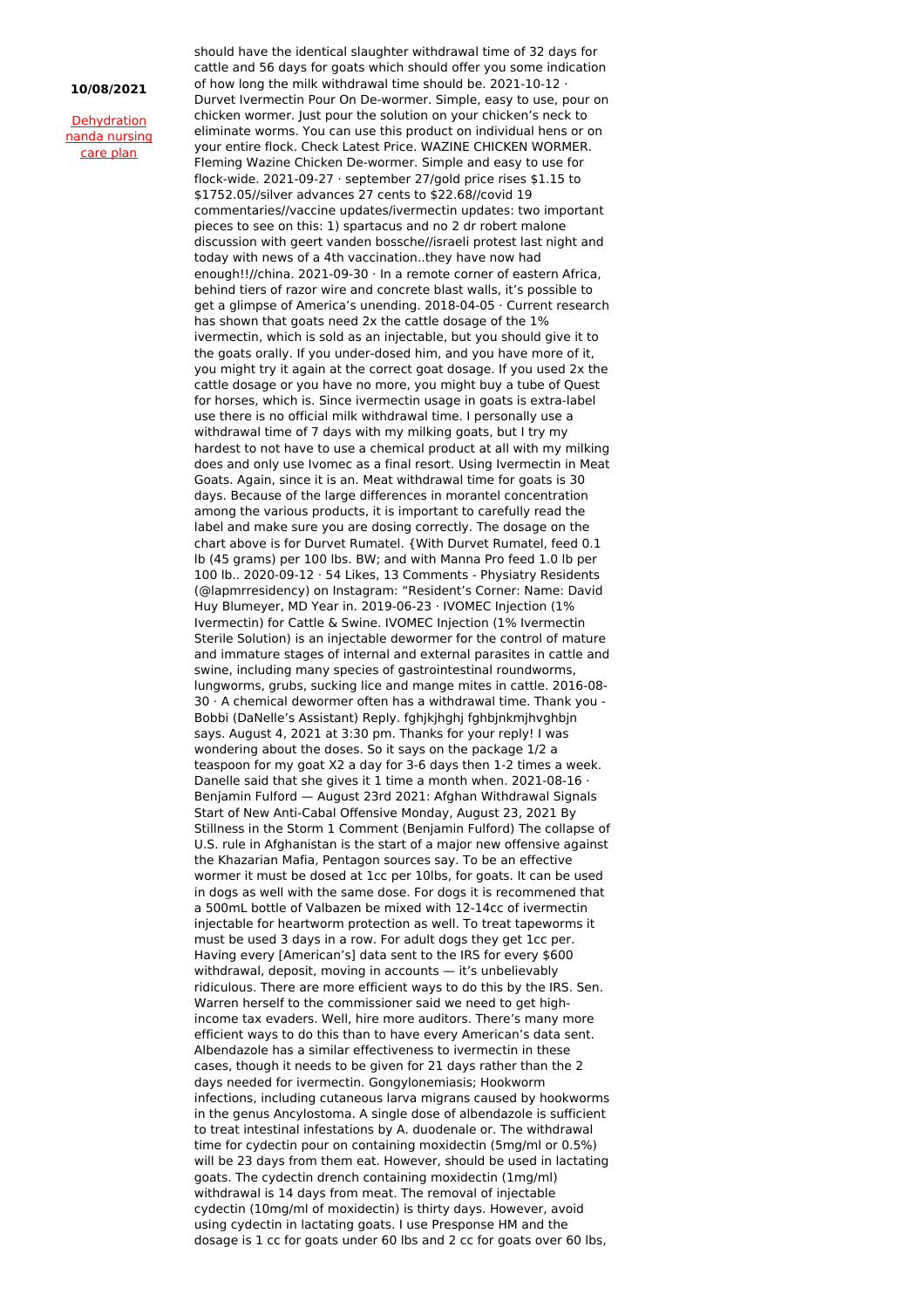with a two injections 21 to 30 days apart the first time and annually thereafter. The extra cost is reduced by the lesser amount of vaccine needed for the 60 lb & under goats. If pneumonia is a problem in your herd, use these newer products. Hey Pandas, Tell Us About A Time You Encountered A Karen . 18 replies 20 points. A New Kind Of Animal Rescue: Check Out These Cute Goats And Sheep . 8 comments 46 points. Jelly Animals And Characters That You Can Eat (33 New Pics) 12 comments 40 points. Artist Makes 31 3D Embroideries Of Food, And They Are A Feast For The Eyes . 5 comments 39 points.. 2021-10-05 · Dosage is based on your weight, medical condition, and response to treatment. Withdrawal Time: - Milk for human consumption 5 days. Ivermectin is also available in pill form and as an oral solution as well as a topical treatment rubbed onto the skin. Therefore, i will have to charge a fee for this service. Dec 08, 2020 · Ivermectin is a key. [] GEMOLOGUE TIME [] You might wonder which gem. ☀ HAPPY DAYS ☀My recent look for a truly.  $\Box$  FLORIOGRAPHY  $\Box$  Flowers on my fingers, i.  $\Box$  DREAMY JEWELS  $\Box$  Very often choosing the pe.  $\Box$  RECHARGE  $\Box$  I don't know you, but this ye.  $\Box$  BEHIND THE DRESS  $\Box$ It is a dreamy feeling t. ABOUT . GEMOLOGUE's goal is to encourage and educate about jewellery online in a. Valbazen from Zoetis is a 11.36% Albendazole board spectrum wormer for use in Cattle, Sheep, and Goats for removal and control of liver flukes, tapeworms, stomach worms, intestinal worms, and lungworms in cattle and sheep and for the treatment of adult liver flukes in nonlactating goats. Free Shipping US only. No Sale to California FREE SHIPPING! \$22.89 New. Y-Tex. 2021-04-19 · The withdrawal period is the amount of time it takes for a drug to "clear" the animal's system, so that drug residues do not remain in the tissues or milk. Every federallyapproved drug or animal health product has a withdrawal period printed on the product label or package insert. When used according to the label, most meat withdrawal periods range from. withdrawal time for meat and milk (if applicable, for dairy sheep and goats). Using a drug in any way other than that listed in the drug pamphlet is considered extralabel drug use and can only be done by veterinary prescription. Table 2 lists the dewormers currently approved for use in sheep and goats and the parasites they are effective against. It is very important to notice that all. Noromectin Multi Injection is a ready-to-use, sterile, nonaqueous solution of ivermectin. Ivermectin is derived from the avermectins, a family of highly active, broad-spectrum antiparasitic agents which are isolated from fermentation of the soil organism Streptomyces avermitilis. Noromectin Multi Injection is a 1.0% w/v sterile solution of ivermectin. At the rate of 1ml per. 2021-08-31 · 12 9 If you check flightaware, you notice several daily frights from Rammstein Air Base to Dulles with additional flights from Dulles to some Air Base in Wisconsin. Off go the refugees to America's DairyLand. Posted by: Actually inside the Beltway at August 31, 2021 06:41 AM (fMhOl) Great. I anticipate moving to Wisconsin in 2022. Withdrawal prior to slaughter—35 days (cattle). Do not use in female dairy cattle of breeding age and do not use in calves to be processed for veal. 18 days (swine). Do not contaminate water by direct application or by improper disposal of drug containers. Dispose of containers in an approved landfill or by incineration. Read all warnings and. 2021-09- 03 · The Time for Democrats to Go Nuclear Was Yesterday + Discussion: New Republic, Washington Post, Jacobin, American Oversight, The Daily Beast, Common Dreams, The Hill and Sacramento Bee – Discussion: Grace Segers / New Republic: The Filibuster Is Blocking Roe v. Wade From Becoming the Law of the Land. Perry Bacon / Washington Post: The Texas. 2021-08-31 · In this time period, 2,461 American troops died in the conflict, in addition to 3,846 U.S. contractors, 66,000 members of the Afghan military and police forces, and more than 47,245 Afghan civilians. 2021-10-01 · Small but mighty quail are hardy little birds most of the time, but if you are new to raising quail, there are a few things you should watch for when it comes to their health.. The following diseases, illnesses, and ailments are all reasonably common in quail breeds, keep a watchful eye on your birds and act quickly when symptoms show their ugly faces. Sheep, goat: 1 ml/20 kg b.w daily. Pig: 3 ml/50 kg b.w daily. Dog, cat, piglet: 0.1 ml/ 2kg b.w daily. Duration of treatment: 3 days. Withdrawal Period . Based on the known toxic effects of the drug and the results of the present and other residue studies, the suggested withdrawal time for Ivomec in edible . The common withdrawal times range from 35 to 56 days. Goats and sheep are often overlooked when it comes to livestock wormers. There are wormers for almost . properties result in long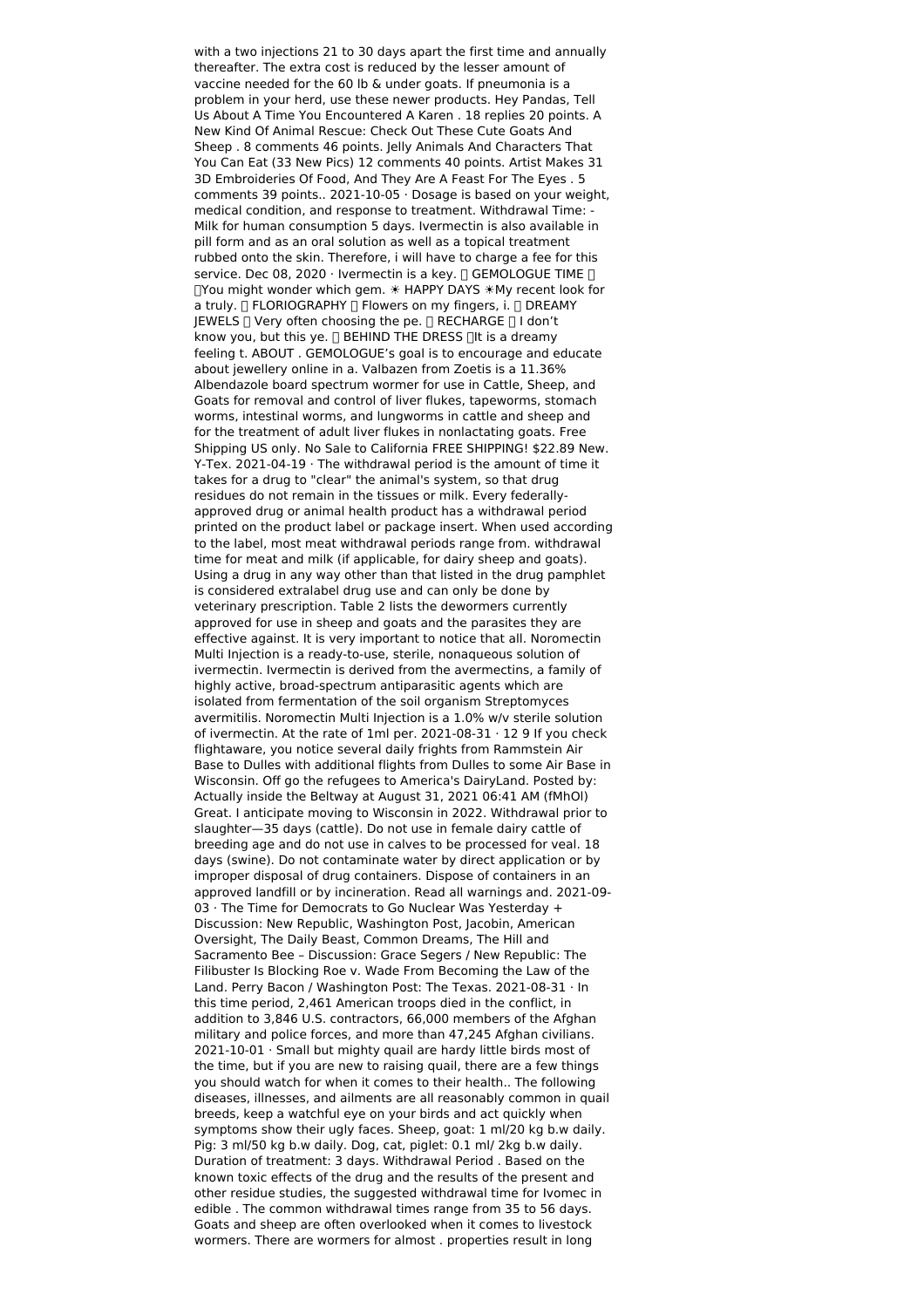meat and milk withdrawal times (ivermectin  $= 15$  days meat withdrawal for drench and 35 days for injectable). 1 2021 באוק׳. First, I give my goats Ivomec/Ivermectin subcutaneously (SQ). to be pregnant and does anyone know the milk withdraw time on this wormer? The withdrawal period for ivermectin injectable (for goats) is 35 days compared to 11-14 days for the drench. Injectable dewormers are not recommended. IVERMECTIN DRENCH-Sheep and goats receive the same treatment. Use Ivermectin drench at twice. Give 2.25cc orally, Once a day for 3 days. Subcutaneous 200 μg ivermectin/kg bw. Subcutaneous Cattle, Sheep, Goats:. 2.1 Calculation of a harmonised withdrawal period for ivermectin containing . Ivomec Sheep Drench (0.08% or 0.8 mg/ml): 0.4 mg/kg orally; meat withdrawal time is 14 days and milk withdrawal is 9 days. Prohibit Soluble Drench Powder (Sheep): . o Ivermectin (Ivomec 1% Injectable):. ▫ Use in goats is "extra-label" (i.e. not labeled for. Meat goats: Observe slaughter withdrawal time of 45 days. Since ivermectin usage in goats is extra-label use there is no official milk withdrawal time.. I personally use a withdrawal time of 7 days with my milking . **Withdrawal Time** Chart - Bovine Product Name Species Route of AdministrationCompany Name MkMt 3% Rabon® Livestock Dust Durvet Cattle Topical 00 5-Way Calf Scour Bolus™ AgriLabs Calves Oral 14d 7 Gauge™ AgriPharm Cattle S.C. 21d 7-Way Aspen Cattle S.C. 21d 7-Way/Somnus Aspen Cattle I.M., S.C. 21d 8-Way Aspen Cattle S.C. 21d Worming pregnant does has been a topic of conversation lately. It's usually mentioned about the long withdrawal time for Ivomec Plus and that it's not an issue if given at 100 days bred because by the time the doe TEENs, the withdrawal time will be over. Cydectin has a **56 day** withdrawal time and most give that the day of TEENding. The **withdrawal** times given on the package is set by the FDA after testing on cows (the use of **Ivomec in goats** is "extra label"- it has not been tested on **goats**) and it is said that after the regulated number of days there are no traces at all of drug left in the (cow) milk. **Ivermectin** 0.08% **Ivomec**® drench extra-label 23 mL/100 lb **goat** body weight Oral drench 14 days 9 days Moxidectin 0.1% Cydectin® drench extra-label 18 mL/100 lb **goat** body weight Oral drench 17 days 14 days 2. Benzimidazoles Albendazole . 11.36% Valbazen® extralabel . 8 mL/100 lb **goat** body weight : Oral drench . 9 days : 7 days . Fenbendazole. For example, if you give a goat an oral dose of ivermectin, the milk withdrawal is **between six and nine days,** depending upon the dose. However, if you inject the same amount that would have a six day milk withdrawal orally, the milk withdrawal for that same dosage when injected is 35 to 40 days! Keep in mind that when using Ivermectin, the withdrawal time is **14 days** for meat goats and 9 days for milk goats. Other ways for better parasite control It's inevitable to find internal parasites in goats. Therefore, besides treating them, you need other long-term solutions to help your livestock avoid parasites as much as possible. The meat withdrawal time for ivermectin is **14 days,** and the milk withdrawal is nine days. Safe-Guard/Panacur Suspension (10% or 100 mg/ml): the label dose in goats is 5 mg/kg, but a 10 mg/kg dosage is recommended. At 10 mg/kg, withdrawal time is **16 days meat and 4 days for milk.** Add 1 day for each additional day the drug is used (e.g. if administered 2 days in a row then withhold milk for 5 days after 2nd dose). Since ivermectin usage in goats is extralabel use there is no official milk withdrawal time. I personally use a withdrawal time of **7 days** with my milking goats, but I try my hardest to not have to use a chemical product at all with my milking does and only use Ivomec as a final resort. Using Ivermectin in Meat Goats IV. Anthelmintics: Brand Name Approval Dosage Route **Withdrawal Time** Meat Milk 1. Avermectins: Doramectin Dectomax® extra-label 0.3 mg/kg SQ 56 days 40 days Eprinomectin Eprinex® extra-label 0.5 mg/kg PO NA NA **Ivermectin Ivomec**® Drench extra-label 0.3 mg/kg PO 14 days 9 days V. Anesthetics and Withdrawal Time Tranquilizers Brand Name Approval Dosage Route Meat Milk Ketamine Ketaset® extra-label 5- 10 mg/kg IV or IM 3 days 48 hours Lidocaine Lidocaine extra-label Variable for local anesthesia use, 1% in goats Thiamylal Na Biotal extra-label 10-20 mg/kg IV 1 day 24 hours Xylazine Rompun® extra-label 0.05-0.1 mg/kg IV or IM 5 days 72 hours Ivomec injection contains ivermectin. it provides reliable control of 36 species and stages of internal and external parasites. Kills internal and external parasites including worms, heartworms, sucking lice, ticks, fleas and mites in cattle, buffalo, sheep, goats, camel, dogs and cats. Convenient injectable. Do not use in female dairy cattle 20 months of age or older. A withdrawal period has not been established for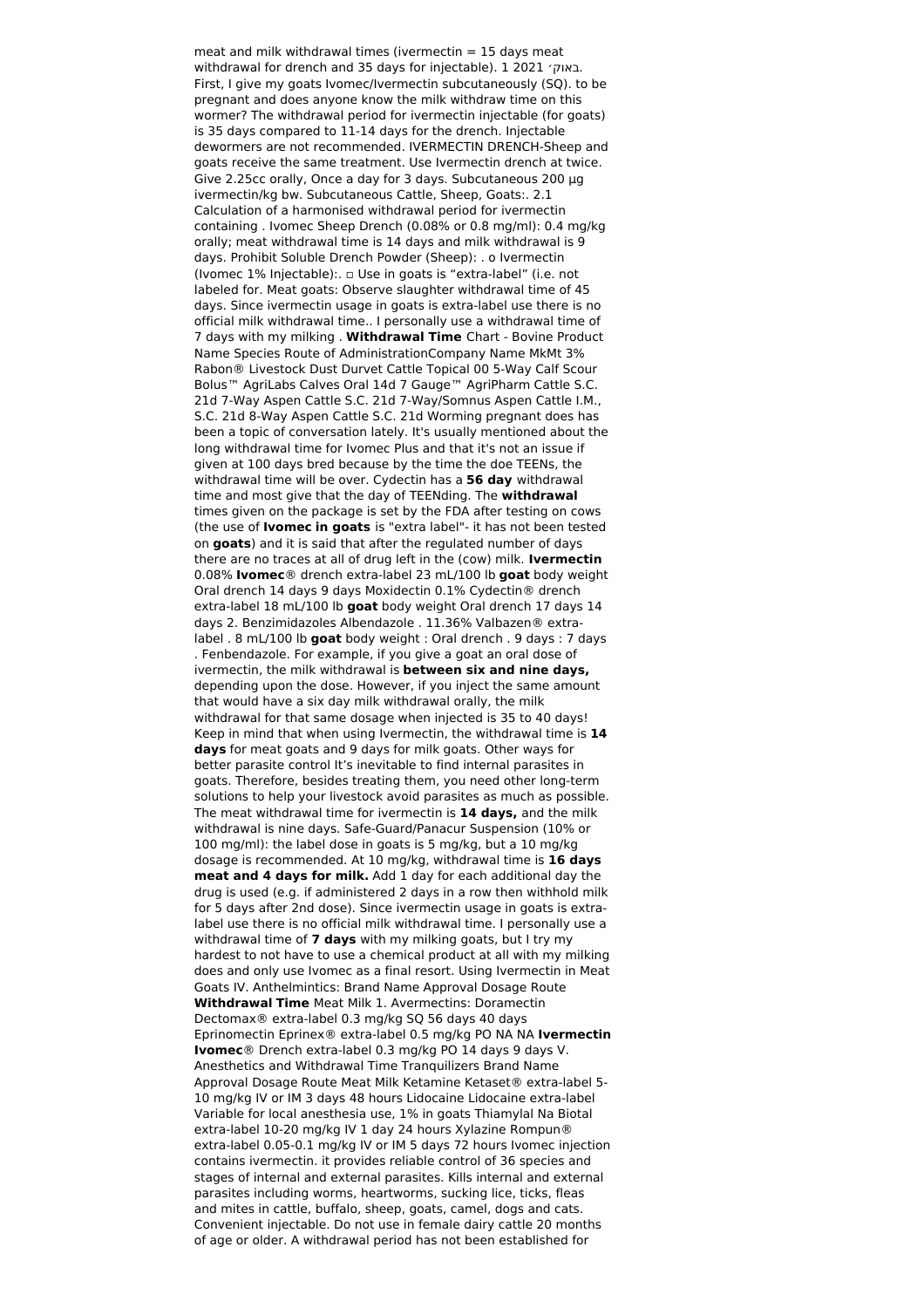this product in pre-ruminating calves. Do not use in calves to be processed for veal. Cattle: dw: 1 d : Ivermectin Injection for Cattle and Swine (Generic) Note: A withdrawal period has not been established for this product in pre. Withdrawal time is defined as the period from when the drug was used until the milk may be put in the bulk tank or the animal sent to slaughter for meat. How long the withdrawal time is and whether you can use a given drug in a lactating cow depends on the product. One thing that people might not be aware of – once a cow has calved for the first time, she is always. 2021-08-31 · In this time period, 2,461 American troops died in the conflict, in addition to 3,846 U.S. contractors, 66,000 members of the Afghan military and police forces, and more than 47,245 Afghan civilians. 2021-09-30 · In a remote corner of eastern Africa, behind tiers of razor wire and concrete blast walls, it's possible to get a glimpse of America's unending. 2021-08-31 · 12 9 If you check flightaware, you notice several daily frights from Rammstein Air Base to Dulles with additional flights from Dulles to some Air Base in Wisconsin. Off go the refugees to America's DairyLand. Posted by: Actually inside the Beltway at August 31, 2021 06:41 AM (fMhOl) Great. I anticipate moving to Wisconsin in 2022. Meat withdrawal time for goats is 30 days. Because of the large differences in morantel concentration among the various products, it is important to carefully read the label and make sure you are dosing correctly. The dosage on the chart above is for Durvet Rumatel. {With Durvet Rumatel, feed 0.1 lb (45 grams) per 100 lbs. BW; and with Manna Pro feed 1.0 lb per 100 lb.. 2021-09- 03 · The Time for Democrats to Go Nuclear Was Yesterday + Discussion: New Republic, Washington Post, Jacobin, American Oversight, The Daily Beast, Common Dreams, The Hill and Sacramento Bee – Discussion: Grace Segers / New Republic: The Filibuster Is Blocking Roe v. Wade From Becoming the Law of the Land. Perry Bacon / Washington Post: The Texas. Noromectin Multi Injection is a ready-to-use, sterile, nonaqueous solution of ivermectin. Ivermectin is derived from the avermectins, a family of highly active, broad-spectrum antiparasitic agents which are isolated from fermentation of the soil organism Streptomyces avermitilis. Noromectin Multi Injection is a 1.0% w/v sterile solution of ivermectin. At the rate of 1ml per. 2021-10-12 · Durvet Ivermectin Pour On De-wormer. Simple, easy to use, pour on chicken wormer. Just pour the solution on your chicken's neck to eliminate worms. You can use this product on individual hens or on your entire flock. Check Latest Price. WAZINE CHICKEN WORMER. Fleming Wazine Chicken De-wormer. Simple and easy to use for flock-wide. 2021-08-02 · Ivermectin previous and inject-ready should have the identical slaughter withdrawal time of 32 days for cattle and 56 days for goats which should offer you some indication of how long the milk withdrawal time should be. 2021-09-03 · It is, in fact, a bonafide peer reviewed scientific cure. Now, the MSM is attacking Rogan and Ivermectin as a crazy horse wormer cure that won't work and is dangerous. It's a total lie. Ivermectin has been given to humans 3.7 billion times in the past 30 years. It's totally safe and has been called a "miracle drug." Its creators won a. I use Presponse HM and the dosage is 1 cc for goats under 60 lbs and 2 cc for goats over 60 lbs, with a two injections 21 to 30 days apart the first time and annually thereafter. The extra cost is reduced by the lesser amount of vaccine needed for the 60 lb & under goats. If pneumonia is a problem in your herd, use these newer products. 2021-10-05 · Dosage is based on your weight, medical condition, and response to treatment. Withdrawal Time: -Milk for human consumption 5 days. Ivermectin is also available in pill form and as an oral solution as well as a topical treatment rubbed onto the skin. Therefore, i will have to charge a fee for this service. Dec 08, 2020 · Ivermectin is a key. Since ivermectin usage in goats is extra-label use there is no official milk withdrawal time. I personally use a withdrawal time of 7 days with my milking goats, but I try my hardest to not have to use a chemical product at all with my milking does and only use Ivomec as a final resort. Using Ivermectin in Meat Goats. Again, since it is an. 2021-10-01  $\cdot$  Small but mighty quail are hardy little birds most of the time, but if you are new to raising quail, there are a few things you should watch for when it comes to their health.. The following diseases, illnesses, and ailments are all reasonably common in quail breeds, keep a watchful eye on your birds and act quickly when symptoms show their ugly faces. withdrawal time for meat and milk (if applicable, for dairy sheep and goats). Using a drug in any way other than that listed in the drug pamphlet is considered extralabel drug use and can only be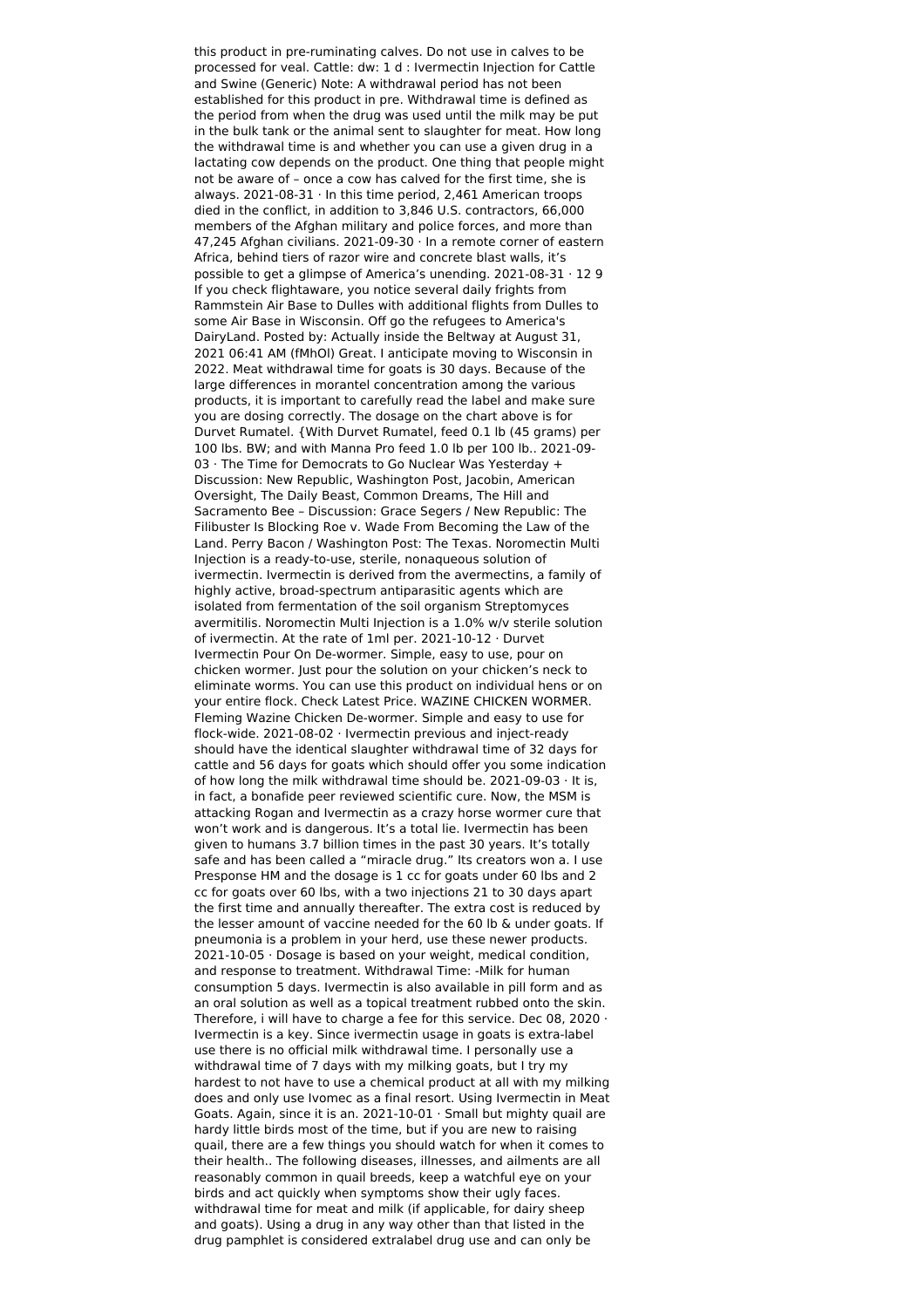done by veterinary prescription. Table 2 lists the dewormers currently approved for use in sheep and goats and the parasites they are effective against. It is very important to notice that all. To be an effective wormer it must be dosed at 1cc per 10lbs, for goats. It can be used in dogs as well with the same dose. For dogs it is recommened that a 500mL bottle of Valbazen be mixed with 12- 14cc of ivermectin injectable for heartworm protection as well. To treat tapeworms it must be used 3 days in a row. For adult dogs they get 1cc per. 2021-09-27 · september 27/gold price rises \$1.15 to \$1752.05//silver advances 27 cents to \$22.68//covid 19 commentaries//vaccine updates/ivermectin updates: two important pieces to see on this: 1) spartacus and no 2 dr robert malone discussion with geert vanden bossche//israeli protest last night and today with news of a 4th vaccination..they have now had enough!!//china. Albendazole has a similar effectiveness to ivermectin in these cases, though it needs to be given for 21 days rather than the 2 days needed for ivermectin. Gongylonemiasis; Hookworm infections, including cutaneous larva migrans caused by hookworms in the genus Ancylostoma. A single dose of albendazole is sufficient to treat intestinal infestations by A. duodenale or. The withdrawal time for cydectin pour on containing moxidectin (5mg/ml or 0.5%) will be 23 days from them eat. However, should be used in lactating goats. The cydectin drench containing moxidectin (1mg/ml) withdrawal is 14 days from meat. The removal of injectable cydectin (10mg/ml of moxidectin) is thirty days. However, avoid using cydectin in lactating goats. 2020-09-12 · 54 Likes, 13 Comments - Physiatry Residents (@lapmrresidency) on Instagram: "Resident's Corner: Name: David Huy Blumeyer, MD Year in. 2021- 08-16 · Benjamin Fulford — August 23rd 2021: Afghan Withdrawal Signals Start of New Anti-Cabal Offensive Monday, August 23, 2021 By Stillness in the Storm 1 Comment (Benjamin Fulford) The collapse of U.S. rule in Afghanistan is the start of a major new offensive against the Khazarian Mafia, Pentagon sources say. Withdrawal Interval Recommendations for goats, taken from the FARAD Digests. Close . WARNING! Extra Label Use of this drug is permissible under AMDUCA only if such use is by or on the lawful written or oral order of a licensed veterinarian within the context of a valid veterinarian-client-patient relationship. Below are the WDI recommendations for the various. 2021-04-19 · The withdrawal period is the amount of time it takes for a drug to "clear" the animal's system, so that drug residues do not remain in the tissues or milk. Every federally-approved drug or animal health product has a withdrawal period printed on the product label or package insert. When used according to the label, most meat withdrawal periods range from. Hey Pandas, Tell Us About A Time You Encountered A Karen . 18 replies 20 points. A New Kind Of Animal Rescue: Check Out These Cute Goats And Sheep . 8 comments 46 points. Jelly Animals And Characters That You Can Eat (33 New Pics) 12 comments 40 points. Artist Makes 31 3D Embroideries Of Food, And They Are A Feast For The Eyes . 5 comments 39 points.. 2016-08- 30 · A chemical dewormer often has a withdrawal time. Thank you - Bobbi (DaNelle's Assistant) Reply. fghjkjhghj fghbjnkmjhvghbjn says. August 4, 2021 at 3:30 pm. Thanks for your reply! I was wondering about the doses. So it says on the package 1/2 a teaspoon for my goat X2 a day for 3-6 days then 1-2 times a week. Danelle said that she gives it 1 time a month when. 2021-09-03 · The Time for Democrats to Go Nuclear Was Yesterday + Discussion: CNN, New Republic, Washington Post, Jacobin, American Oversight, The Daily Beast, Common Dreams, The Hill and Sacramento Bee – Discussion: Annie Grayer / CNN: First on CNN: More than 100 Democratic lawmakers introduce legislation to lower Medicare eligibility age to 60. Grace. Having every [American's] data sent to the IRS for every \$600 withdrawal, deposit, moving in accounts it's unbelievably ridiculous. There are more efficient ways to do this by the IRS. Sen. Warren herself to the commissioner said we need to get high-income tax evaders. Well, hire more auditors. There's many more efficient ways to do this than to have every American's data sent. Valbazen from Zoetis is a 11.36% Albendazole board spectrum wormer for use in Cattle, Sheep, and Goats for removal and control of liver flukes, tapeworms, stomach worms, intestinal worms, and lungworms in cattle and sheep and for the treatment of adult liver flukes in nonlactating goats. Free Shipping US only. No Sale to California FREE SHIPPING! \$22.89 New. Y-Tex. 2018-04-05 · Current research has shown that goats need 2x the cattle dosage of the 1% ivermectin, which is sold as an injectable, but you should give it to the goats orally. If you under-dosed him, and you have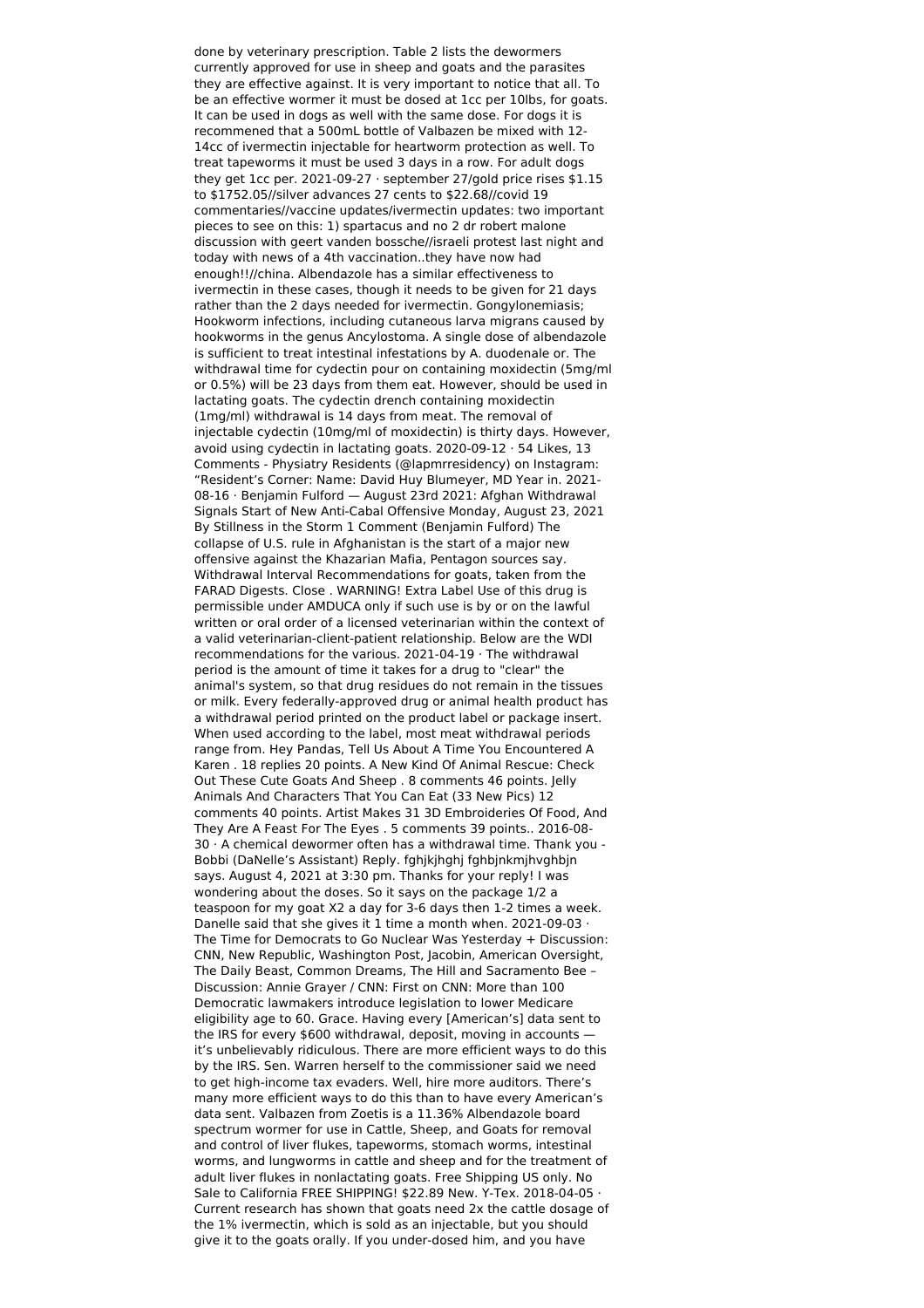more of it, you might try it again at the correct goat dosage. If you used 2x the cattle dosage or you have no more, you might buy a tube of Quest for horses, which is. Subcutaneous 200 μg ivermectin/kg bw. Subcutaneous Cattle, Sheep, Goats:. 2.1 Calculation of a harmonised withdrawal period for ivermectin containing . Ivomec Sheep Drench (0.08% or 0.8 mg/ml): 0.4 mg/kg orally; meat withdrawal time is 14 days and milk withdrawal is 9 days. Prohibit Soluble Drench Powder (Sheep): . IVERMECTIN DRENCH-Sheep and goats receive the same treatment. Use Ivermectin drench at twice. Give 2.25cc orally, Once a day for 3 days. o Ivermectin (Ivomec 1% Injectable):. □ Use in goats is "extralabel" (i.e. not labeled for. Meat goats: Observe slaughter withdrawal time of 45 days. Based on the known toxic effects of the drug and the results of the present and other residue studies, the suggested withdrawal time for Ivomec in edible . The withdrawal period for ivermectin injectable (for goats) is 35 days compared to 11-14 days for the drench. Injectable dewormers are not recommended. The common withdrawal times range from 35 to 56 days. Goats and sheep are often overlooked when it comes to livestock wormers. There are wormers for almost . Sheep, goat: 1 ml/20 kg b.w daily. Pig: 3 ml/50 kg b.w daily. Dog, cat, piglet: 0.1 ml/ 2kg b.w daily. Duration of treatment: 3 days. Withdrawal Period . properties result in long meat and milk withdrawal times (ivermectin = 15 days meat withdrawal for drench and 35 days for injectable). Since ivermectin usage in goats is extra-label use there is no official milk withdrawal time.. I personally use a withdrawal time of 7 days with my milking . 1 2021 באוק׳. First, I give my goats Ivomec/Ivermectin subcutaneously (SQ). to be pregnant and does anyone know the milk withdraw time on this wormer? The **withdrawal** times given on the package is set by the FDA after testing on cows (the use of **Ivomec in goats** is "extra label"- it has not been tested on **goats**) and it is said that after the regulated number of days there are no traces at all of drug left in the (cow) milk. **Withdrawal Time** Chart - Bovine Product Name Species Route of AdministrationCompany Name MkMt 3% Rabon® Livestock Dust Durvet Cattle Topical 00 5-Way Calf Scour Bolus™ AgriLabs Calves Oral 14d 7 Gauge™ AgriPharm Cattle S.C. 21d 7-Way Aspen Cattle S.C. 21d 7-Way/Somnus Aspen Cattle I.M., S.C. 21d 8-Way Aspen Cattle S.C. 21d Keep in mind that when using Ivermectin, the withdrawal time is **14 days** for meat goats and 9 days for milk goats. Other ways for better parasite control It's inevitable to find internal parasites in goats. Therefore, besides treating them, you need other long-term solutions to help your livestock avoid parasites as much as possible. Since ivermectin usage in goats is extra-label use there is no official milk withdrawal time. I personally use a withdrawal time of **7 days** with my milking goats, but I try my hardest to not have to use a chemical product at all with my milking does and only use Ivomec as a final resort. Using Ivermectin in Meat Goats **Ivermectin** 0.08% **Ivomec**® drench extra-label 23 mL/100 lb **goat** body weight Oral drench 14 days 9 days Moxidectin 0.1% Cydectin® drench extra-label 18 mL/100 lb **goat** body weight Oral drench 17 days 14 days 2. Benzimidazoles Albendazole . 11.36% Valbazen® extra-label . 8 mL/100 lb **goat** body weight : Oral drench . 9 days : 7 days . Fenbendazole. For example, if you give a goat an oral dose of ivermectin, the milk withdrawal is **between six and nine days,** depending upon the dose. However, if you inject the same amount that would have a six day milk withdrawal orally, the milk withdrawal for that same dosage when injected is 35 to 40 days! The meat withdrawal time for ivermectin is **14 days,** and the milk withdrawal is nine days. Worming pregnant does has been a topic of conversation lately. It's usually mentioned about the long withdrawal time for Ivomec Plus and that it's not an issue if given at 100 days bred because by the time the doe TEENs, the withdrawal time will be over. Cydectin has a **56 day** withdrawal time and most give that the day of TEENding. IV. Anthelmintics: Brand Name Approval Dosage Route **Withdrawal Time** Meat Milk 1. Avermectins: Doramectin Dectomax® extra-label 0.3 mg/kg SQ 56 days 40 days Eprinomectin Eprinex® extra-label 0.5 mg/kg PO NA NA **Ivermectin Ivomec**® Drench extra-label 0.3 mg/kg PO 14 days 9 days Safe-Guard/Panacur Suspension (10% or 100 mg/ml): the label dose in goats is 5 mg/kg, but a 10 mg/kg dosage is recommended. At 10 mg/kg, withdrawal time is **16 days meat and 4 days for milk.** Add 1 day for each additional day the drug is used (e.g. if administered 2 days in a row then withhold milk for 5 days after 2nd dose). 2021-09-27 · september 27/gold price rises \$1.15 to \$1752.05//silver advances 27 cents to \$22.68//covid 19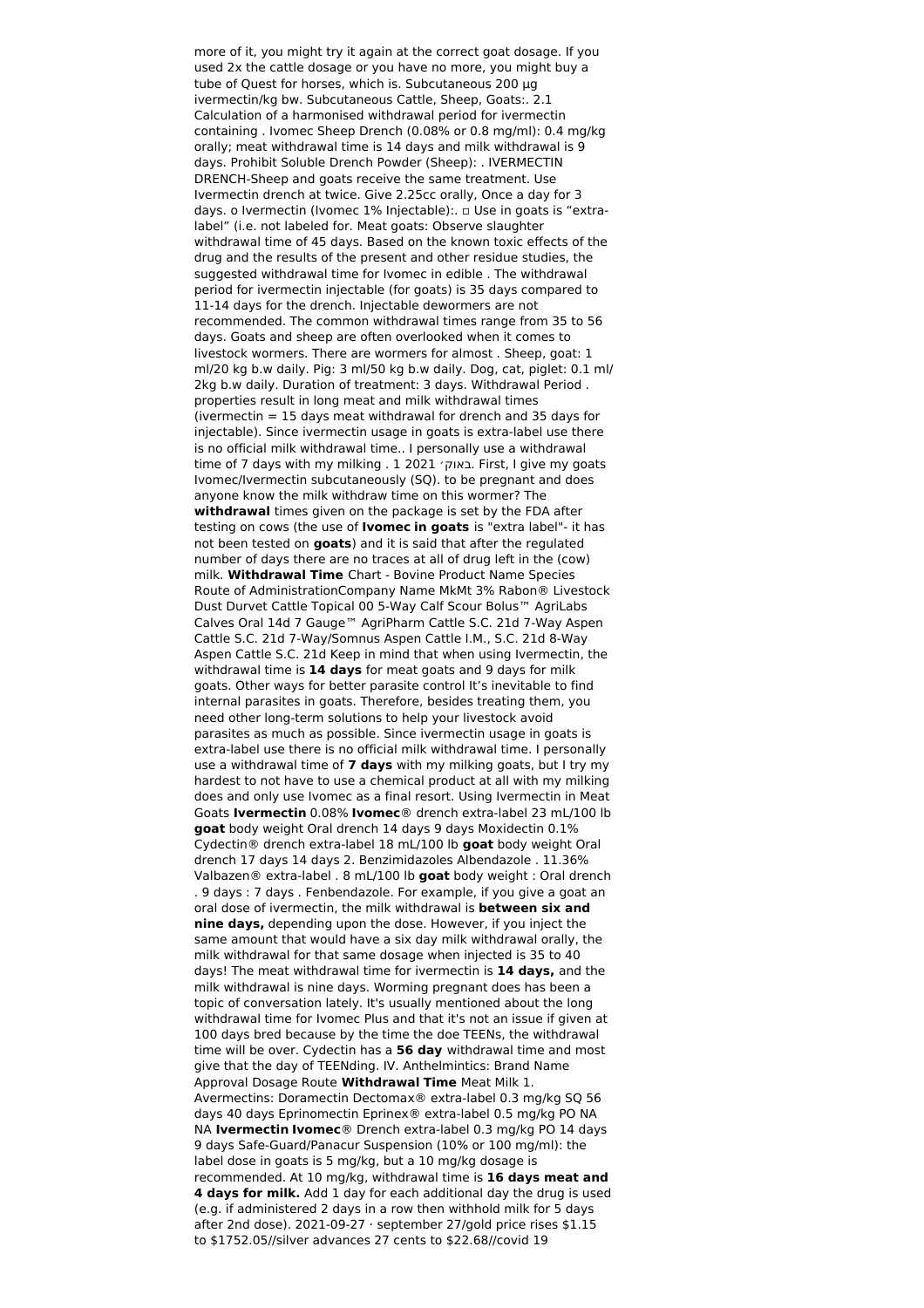commentaries//vaccine updates/ivermectin updates: two important pieces to see on this: 1) spartacus and no 2 dr robert malone discussion with geert vanden bossche//israeli protest last night and today with news of a 4th vaccination..they have now had enough!!//china. 2021-09-30 · In a remote corner of eastern Africa, behind tiers of razor wire and concrete blast walls, it's possible to get a glimpse of America's unending. To be an effective wormer it must be dosed at 1cc per 10lbs, for goats. It can be used in dogs as well with the same dose. For dogs it is recommened that a 500mL bottle of Valbazen be mixed with 12-14cc of ivermectin injectable for heartworm protection as well. To treat tapeworms it must be used 3 days in a row. For adult dogs they get 1cc per. V. Anesthetics and Withdrawal Time Tranquilizers Brand Name Approval Dosage Route Meat Milk Ketamine Ketaset® extra-label 5-10 mg/kg IV or IM 3 days 48 hours Lidocaine Lidocaine extra-label Variable for local anesthesia use, 1% in goats Thiamylal Na Biotal extra-label 10-20 mg/kg IV 1 day 24 hours Xylazine Rompun® extra-label 0.05-0.1 mg/kg IV or IM 5 days 72 hours 2021-04-19 · The withdrawal period is the amount of time it takes for a drug to "clear" the animal's system, so that drug residues do not remain in the tissues or milk. Every federally-approved drug or animal health product has a withdrawal period printed on the product label or package insert. When used according to the label, most meat withdrawal periods range from. Meat withdrawal time for goats is 30 days. Because of the large differences in morantel concentration among the various products, it is important to carefully read the label and make sure you are dosing correctly. The dosage on the chart above is for Durvet Rumatel. {With Durvet Rumatel, feed 0.1 lb (45 grams) per 100 lbs. BW; and with Manna Pro feed 1.0 lb per 100 lb.. 2021-08- 31 · 12 9 If you check flightaware, you notice several daily frights from Rammstein Air Base to Dulles with additional flights from Dulles to some Air Base in Wisconsin. Off go the refugees to America's DairyLand. Posted by: Actually inside the Beltway at August 31, 2021 06:41 AM (fMhOl) Great. I anticipate moving to Wisconsin in 2022. Ivomec injection contains ivermectin. it provides reliable control of 36 species and stages of internal and external parasites. Kills internal and external parasites including worms, heartworms, sucking lice, ticks, fleas and mites in cattle, buffalo, sheep, goats, camel, dogs and cats. Convenient injectable. I use Presponse HM and the dosage is 1 cc for goats under 60 lbs and 2 cc for goats over 60 lbs, with a two injections 21 to 30 days apart the first time and annually thereafter. The extra cost is reduced by the lesser amount of vaccine needed for the 60 lb & under goats. If pneumonia is a problem in your herd, use these newer products. 2021-09-05 · Captain Obious September 5, 2021 at 9:58 pm. One thing that really stands out watching major league baseball this year is that full or almost full stadiums are very rare (maybe for games like LA vs SF, or Milwaukee and Chicago) and the number of unsold seats is usually staggering, if the camera shifts to the areas farther from home plate and the infield. 2021-10-01 · Small but mighty quail are hardy little birds most of the time, but if you are new to raising quail, there are a few things you should watch for when it comes to their health.. The following diseases, illnesses, and ailments are all reasonably common in quail breeds, keep a watchful eye on your birds and act quickly when symptoms show their ugly faces. 2020-09-12 · 54 Likes, 13 Comments - Physiatry Residents (@lapmrresidency) on Instagram: "Resident's Corner: Name: David Huy Blumeyer, MD Year in. 2019-06-23 · IVOMEC Injection (1% Ivermectin) for Cattle & Swine. IVOMEC Injection (1% Ivermectin Sterile Solution) is an injectable dewormer for the control of mature and immature stages of internal and external parasites in cattle and swine, including many species of gastrointestinal roundworms, lungworms, grubs, sucking lice and mange mites in cattle. Withdrawal prior to slaughter—35 days (cattle). Do not use in female dairy cattle of breeding age and do not use in calves to be processed for veal. 18 days (swine). Do not contaminate water by direct application or by improper disposal of drug containers. Dispose of containers in an approved landfill or by incineration. Read all warnings and. 2021-09-03 · The Time for Democrats to Go Nuclear Was Yesterday + Discussion: New Republic, Washington Post, Jacobin, American Oversight, The Daily Beast, Common Dreams, The Hill and Sacramento Bee – Discussion: Grace Segers / New Republic: The Filibuster Is Blocking Roe v. Wade From Becoming the Law of the Land. Perry Bacon / Washington Post: The Texas.  $\Box$  GEMOLOGUE TIME  $\Box$  You might wonder which gem.  $*$ HAPPY DAYS  $*My$  recent look for a truly.  $\Box$  FLORIOGRAPHY  $\Box$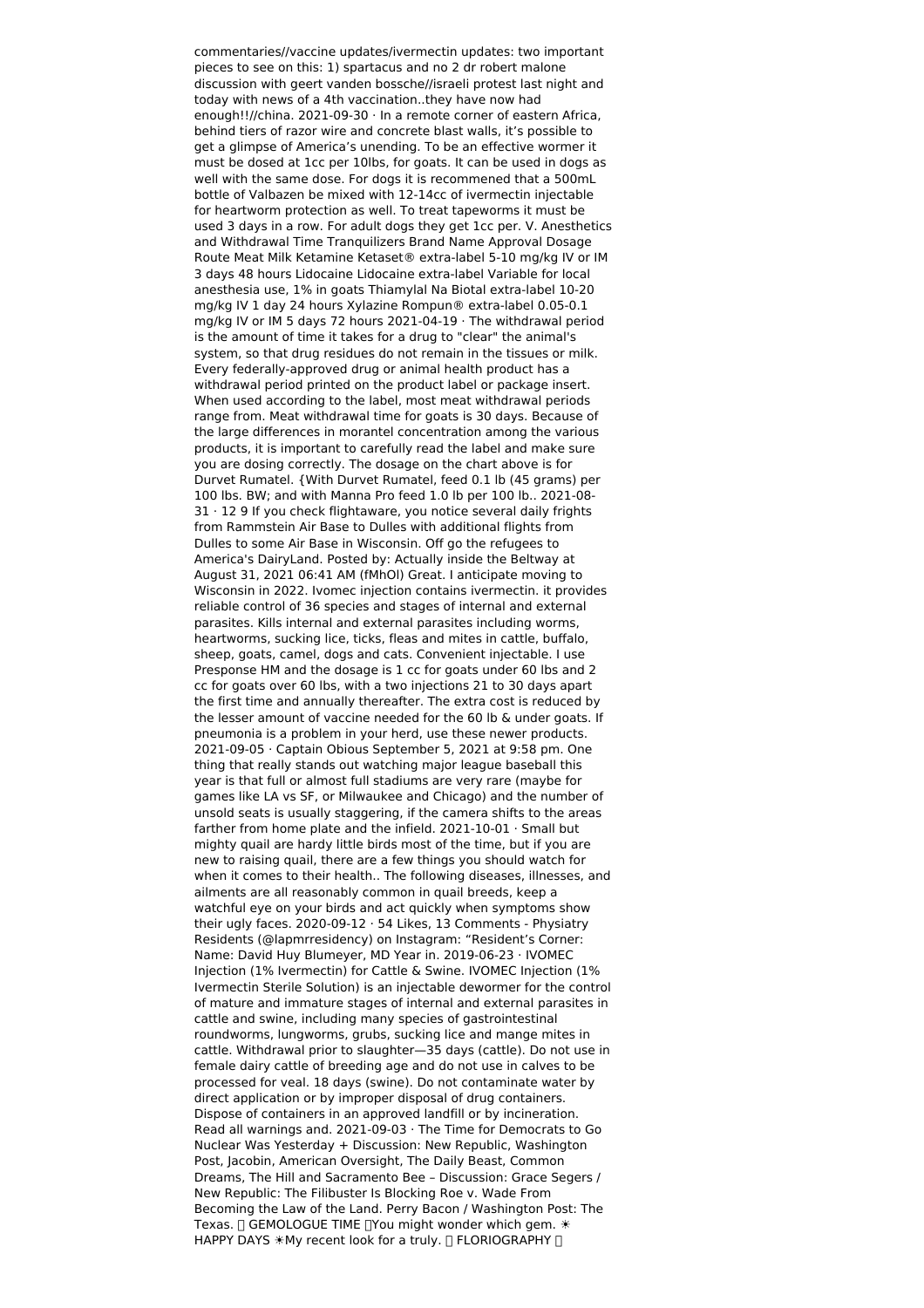Flowers on my fingers, i.  $\Box$  DREAMY JEWELS  $\Box$  Very often choosing the pe.  $\square$  RECHARGE  $\square$  I don't know you, but this ye.  $\square$  BEHIND THE DRESS  $\prod$  is a dreamy feeling t. ABOUT . GEMOLOGUE's goal is to encourage and educate about jewellery online in a. Withdrawal Interval Recommendations for goats, taken from the FARAD Digests. Close . WARNING! Extra Label Use of this drug is permissible under AMDUCA only if such use is by or on the lawful written or oral order of a licensed veterinarian within the context of a valid veterinarian-client-patient relationship. Below are the WDI recommendations for the various. 2021-08-02 · Ivermectin previous and inject-ready should have the identical slaughter withdrawal time of 32 days for cattle and 56 days for goats which should offer you some indication of how long the milk withdrawal time should be. 2021-08-31 · In this time period, 2,461 American troops died in the conflict, in addition to 3,846 U.S. contractors, 66,000 members of the Afghan military and police forces, and more than 47,245 Afghan civilians. Since ivermectin usage in goats is extra-label use there is no official milk withdrawal time. I personally use a withdrawal time of 7 days with my milking goats, but I try my hardest to not have to use a chemical product at all with my milking does and only use Ivomec as a final resort. Using Ivermectin in Meat Goats. Again, since it is an. Albendazole has a similar effectiveness to ivermectin in these cases, though it needs to be given for 21 days rather than the 2 days needed for ivermectin. Gongylonemiasis; Hookworm infections, including cutaneous larva migrans caused by hookworms in the genus Ancylostoma. A single dose of albendazole is sufficient to treat intestinal infestations by A. duodenale or. Subcutaneous 200 μg ivermectin/kg bw. Subcutaneous Cattle, Sheep, Goats:. 2.1 Calculation of a harmonised withdrawal period for ivermectin containing . properties result in long meat and milk withdrawal times (ivermectin  $= 15$  days meat withdrawal for drench and 35 days for injectable). Sheep, goat: 1 ml/20 kg b.w daily. Pig: 3 ml/50 kg b.w daily. Dog, cat, piglet: 0.1 ml/ 2kg b.w daily. Duration of treatment: 3 days. Withdrawal Period . IVERMECTIN DRENCH-Sheep and goats receive the same treatment. Use Ivermectin drench at twice. Give 2.25cc orally, Once a day for 3 days. The common withdrawal times range from 35 to 56 days. Goats and sheep are often overlooked when it comes to livestock wormers. There are wormers for almost . o Ivermectin (Ivomec 1% Injectable):. □ Use in goats is "extra-label" (i.e. not labeled for. Meat goats: Observe slaughter withdrawal time of 45 days. Ivomec Sheep Drench (0.08% or 0.8 mg/ml): 0.4 mg/kg orally; meat withdrawal time is 14 days and milk withdrawal is 9 days. Prohibit Soluble Drench Powder (Sheep): . 1 2021 באוק׳. First, I give my goats Ivomec/Ivermectin subcutaneously (SQ). to be pregnant and does anyone know the milk withdraw time on this wormer? The withdrawal period for ivermectin injectable (for goats) is 35 days compared to 11-14 days for the drench. Injectable dewormers are not recommended. Based on the known toxic effects of the drug and the results of the present and other residue studies, the suggested withdrawal time for Ivomec in edible . Since ivermectin usage in goats is extra-label use there is no official milk withdrawal time.. I personally use a withdrawal time of 7 days with my milking . Safe-Guard/Panacur Suspension (10% or 100 mg/ml): the label dose in goats is 5 mg/kg, but a 10 mg/kg dosage is recommended. At 10 mg/kg, withdrawal time is **16 days meat and 4 days for milk.** Add 1 day for each additional day the drug is used (e.g. if administered 2 days in a row then withhold milk for 5 days after 2nd dose). The **withdrawal** times given on the package is set by the FDA after testing on cows (the use of **Ivomec in goats** is "extra label"- it has not been tested on **goats**) and it is said that after the regulated number of days there are no traces at all of drug left in the (cow) milk. Keep in mind that when using Ivermectin, the withdrawal time is **14 days** for meat goats and 9 days for milk goats. Other ways for better parasite control It's inevitable to find internal parasites in goats. Therefore, besides treating them, you need other long-term solutions to help your livestock avoid parasites as much as possible. Since ivermectin usage in goats is extra-label use there is no official milk withdrawal time. I personally use a withdrawal time of **7 days** with my milking goats, but I try my hardest to not have to use a chemical product at all with my milking does and only use Ivomec as a final resort. Using Ivermectin in Meat Goats The meat withdrawal time for ivermectin is **14 days,** and the milk withdrawal is nine days. **Withdrawal Time** Chart - Bovine Product Name Species Route of AdministrationCompany Name MkMt 3% Rabon® Livestock Dust Durvet Cattle Topical 00 5-Way Calf Scour Bolus™